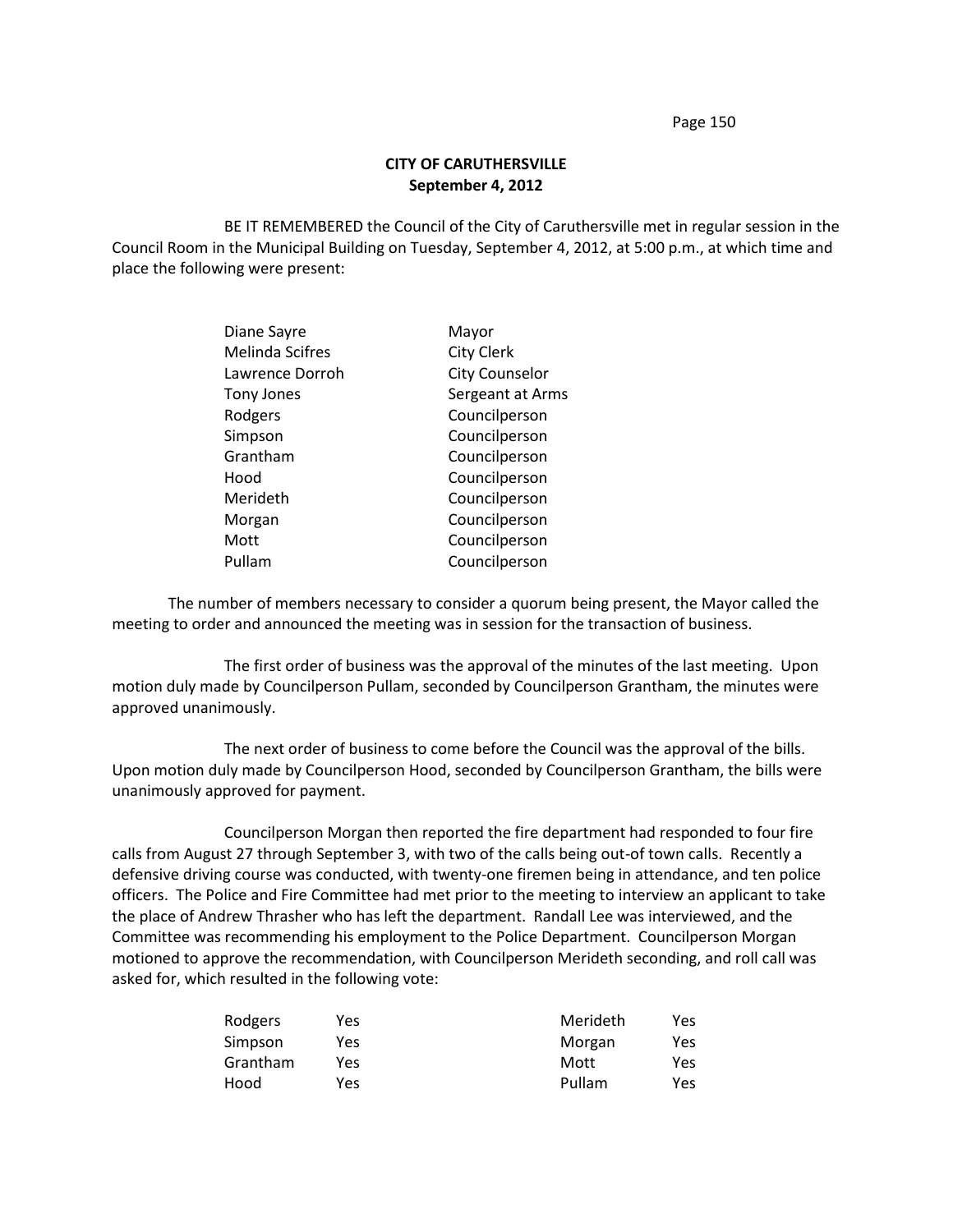## Page 151

Paul Shaw, Water/Wastewater Manager, then reported he had contacted Flynn Drilling regarding the repair of Well #2. The company had responded they would pull the well to determine the extent of the repairs for \$5,000. A contract price for repairs will be made after the well has been pulled. After discussion, Councilperson Grantham motioned to approve the expenditure of \$5,000 to have the well pulled, with Councilperson Simpson seconding, and motion carried. This is the well beside the levee on Third Street.

Keith Davis, Parks/Recreation Director, reported the sign-ups for Pee Wee Football are finished. Over 40 children have signed up to play football. The league will play other towns this year. The High School is having their first tennis home game today. This is the first game in a long time, they have had at home. Visitors from Sikeston have commented on how nice the facility is.

John Ferguson then appeared before the Council to advise them he had written a grant to get additional equipment for the skate park from American Ramp Company. The additional equipment had been included in the bid for \$32,000, the City added three other pieces of equipment (sign frame, bench, and slotted trash receptacle), which raised the cost to \$34,317.59. Keith Davis reported the equipment has a twenty year warranty. After discussion, Councilperson Merideth motioned to approve the modified bid, with Councilperson Morgan, and roll call was asked for, which resulted in the following vote:

| Rodgers  | Yes | Merideth | Yes |
|----------|-----|----------|-----|
| Simpson  | Yes | Morgan   | Yes |
| Grantham | Yes | Mott     | Yes |
| Hood     | Yes | Pullam   | Yes |

Mayor Sayre then asked Mr. Ferguson to up-date the Council on some of the projects at the Exchange Building. Mr. Ferguson advised the Council that prospects have looked at the building, but need a facility that is ADA accessible. There are plans to install an elevator with the assistance of funds from the casino. Hopefully, the funds will come through for the project.

Terry Rushing, Operations Supervisor, reported he has sold a permit to the owners of Taven Apartments to rebuild.

Mayor Sayre then reported a Planning and Zoning Commission meeting was attempted, but a quorum was not present. The reason for the meeting was a request from Eric Petersen, who owns property on the east side of South Ward and on the north and south side of I-155. Mr. Petersen is requesting a commercial zone on the property so that a business might be constructed. Currently the property is zoned R-1. The members that were present at the Planning and Zoning Commission discussed allowing the property on the north side to be rezoned. Another meeting of the Planning and Zoning Commission will be held. Counselor Dorroh reported the City could advertise a public hearing to help expedite the process for the property, and the hearing would be held the first meeting in October. Councilperson Mott motioned to hold a public hearing at the first meeting in October, with Councilperson Hood seconding, and motion carried. In the meantime, a Planning and Zoning Commission will be rescheduled.